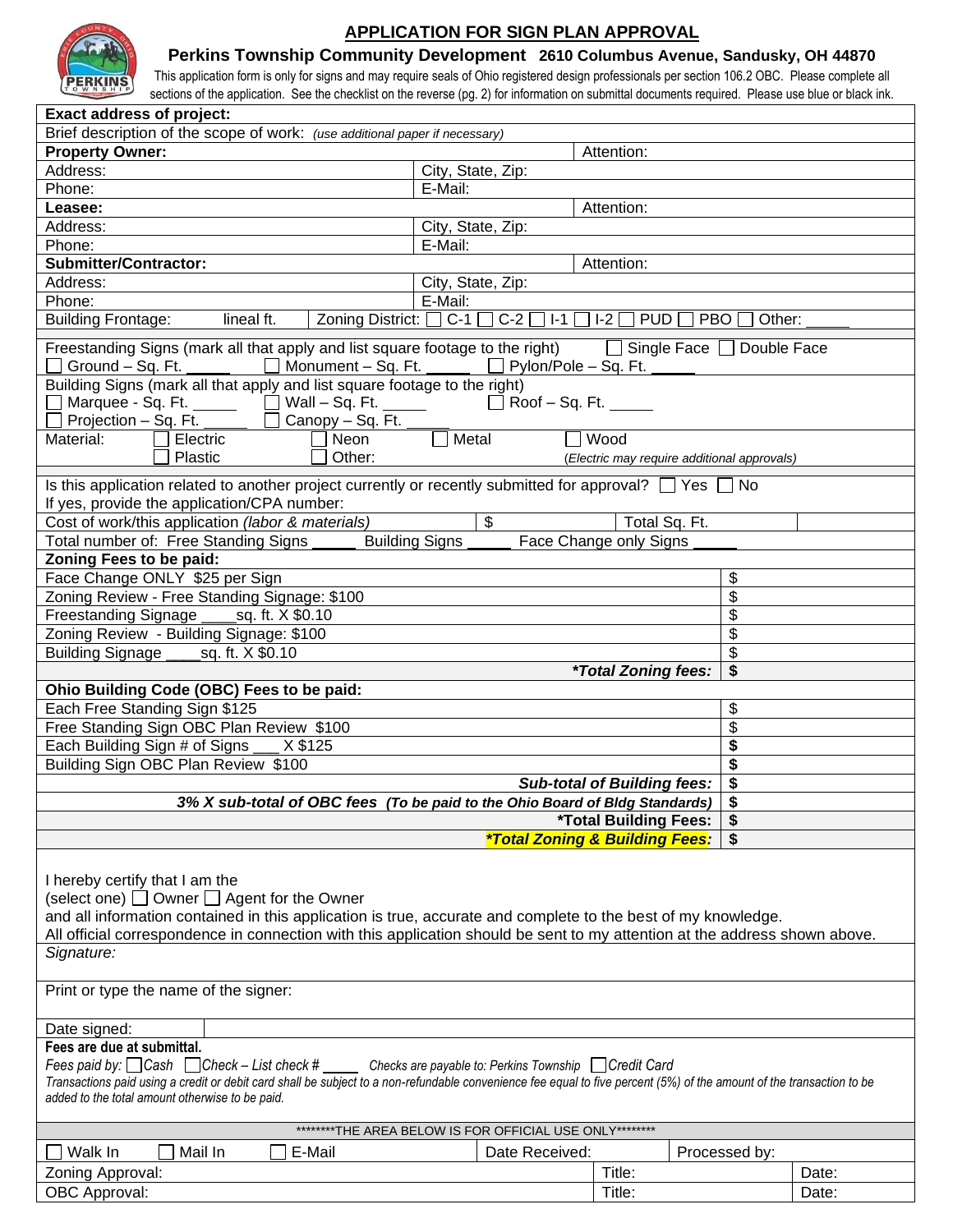# **PLAN SUBMITTAL CHECKLIST SIGNAGE**

The following information shall be provided on all documents submitted for Plan Approval for Signage:

#### **ALL SIGNS requirements:**

- □ Provide a brief description of the scope of work. If this project is related to another building construction project currently or recently submitted for permit review, please provide the name and project application number for the other project on this in the space provided.
- **□** Explanation of Use (type of business)
- $\Box$  Provide written consent from the <u>owner of the property</u> upon which the sign is to be placed.
- **□** Two (2) sets of site or plot plans and one electronic with the following information are required.

#### **Zoning Requirements for face change only** *(in addition to the ALL SIGNS requirements)***:**

**□** Drawing showing the existing sign and the proposed sign.

#### **Zoning Requirements for free standing signs** *(in addition to the ALL SIGNS requirements)***:**

- **□** Elevation sketch with dimensions.
- **□** Show property lines, set-backs, utilities and distances from buildings and structures.
- **□** Drawing indicating the location and size of all other signs on property.

#### **Zoning Requirements for building signs** *(in addition to the ALL SIGNS requirements)***:**

- **□** Drawing shall include the location, dimensions and sq. ft. of all signs on property (new and existing).
- **□** Exterior elevation showing the lineal foot of the frontage of the unit/building for signs which will be placed on the building.

### **Required for Ohio Building Code (OBC)** *(not required for face change only & in addition to the ALL SIGNS requirements)***:**

- **□** Elevation sketch for freestanding signs with dimensions.
- **□** Provide structural information in accordance with the current OBC showing footer & foundation details, structural details, cross sections, wall sections, details including typical connections as required to fully describe the construction. Indicate the required design live loads such as wind, snow and seismic loads.
- **□** Provide electrical information in accordance with the current OBC and the current NEC (National Electric Code, NFPA 70). Verify source of service, disconnecting means and grounding methods if sign is illuminated.
- **□** Provide manufacturer's specifications, shop drawings and details. Plans and specifications for the signage shop drawings including installation details and material and fastener specifications.
- **□** All structural steel welded and bolted connections, as well as deep caisson or pier reinforcing steel shall require special inspections. Provide names of the certified individuals and the respective inspections that they will be responsible for.